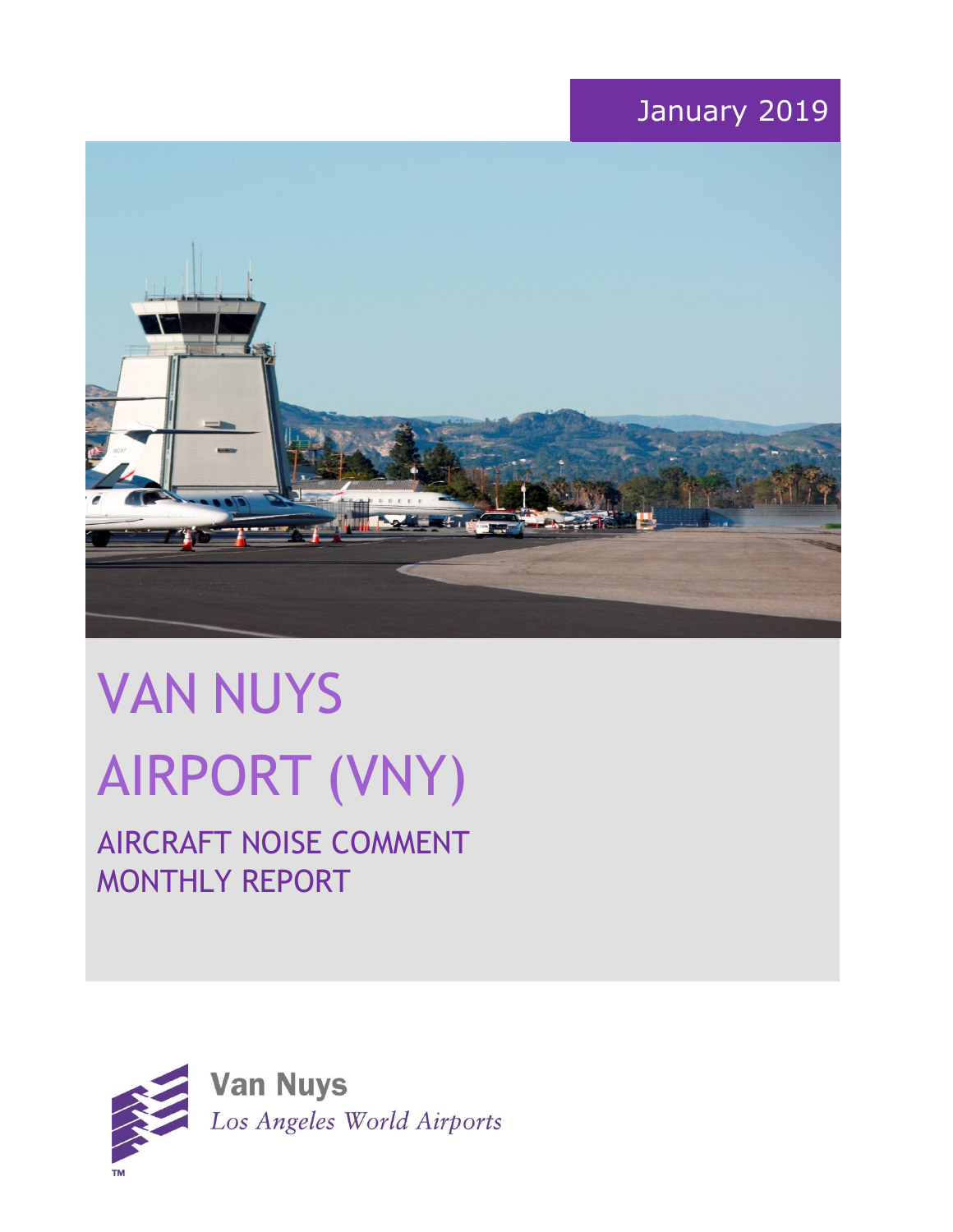## **BACKGROUND**

Los Angeles World Airports (LAWA) is the City of Los Angeles department that owns and operates Los Angeles International (LAX) and Van Nuys (VNY) airports. LAWA works to balance the needs of aviation interests with those of local neighborhoods, to reduce aircraft noise for area residents, and to provide meaningful response to the community on noise-related issues.

While all aircraft generate noise, technological advancements have produced quieter aircraft and airports have implemented programs and procedures to reduce the effects of aircraft noise on surrounding communities. LAWA has adopted ordinances, policies, and developed voluntary programs, while also working with the Federal Aviation Administration (FAA) to implement these programs where necessary to address this important issue. Please visit the [VNY Noise Management webpage](http://www.lawa.org/VNYNoise) to view the [Noise Abatement and Curfew](https://www.lawa.org/-/media/lawa-web/tenants411/file/noise_programs.ashx?la=en&hash=86DDE7D9764689AC37E24CD4FAA33C7FE9FC8DA1#"page=7" )  [Regulation](https://www.lawa.org/-/media/lawa-web/tenants411/file/noise_programs.ashx?la=en&hash=86DDE7D9764689AC37E24CD4FAA33C7FE9FC8DA1#"page=7" ) and [Noisier Aircraft Phaseout](https://www.lawa.org/-/media/lawa-web/tenants411/file/noise_programs.ashx?la=en&hash=86DDE7D9764689AC37E24CD4FAA33C7FE9FC8DA1#page=7) ordinance and to learn about other on-going noise abatement programs such as the [VNY Fly Friendly Program,](https://www.lawa.org/en/lawa-environment/noise-management/van-nuys/vny-fly-friendly-quiet-departure-program) [No Early Turn Program,](https://prodcd.iflyvny.com/en/no-early-turn) and [Helicopter Route and Altitude Deviation Program.](https://www.lawa.org/-/media/lawa-web/tenants411/file/noise_programs.ashx?la=en&hash=86DDE7D9764689AC37E24CD4FAA33C7FE9FC8DA1#"page=8")

The purpose of this report is to provide information on noise comments received from individuals and communities.

![](_page_1_Picture_6.jpeg)

![](_page_1_Picture_7.jpeg)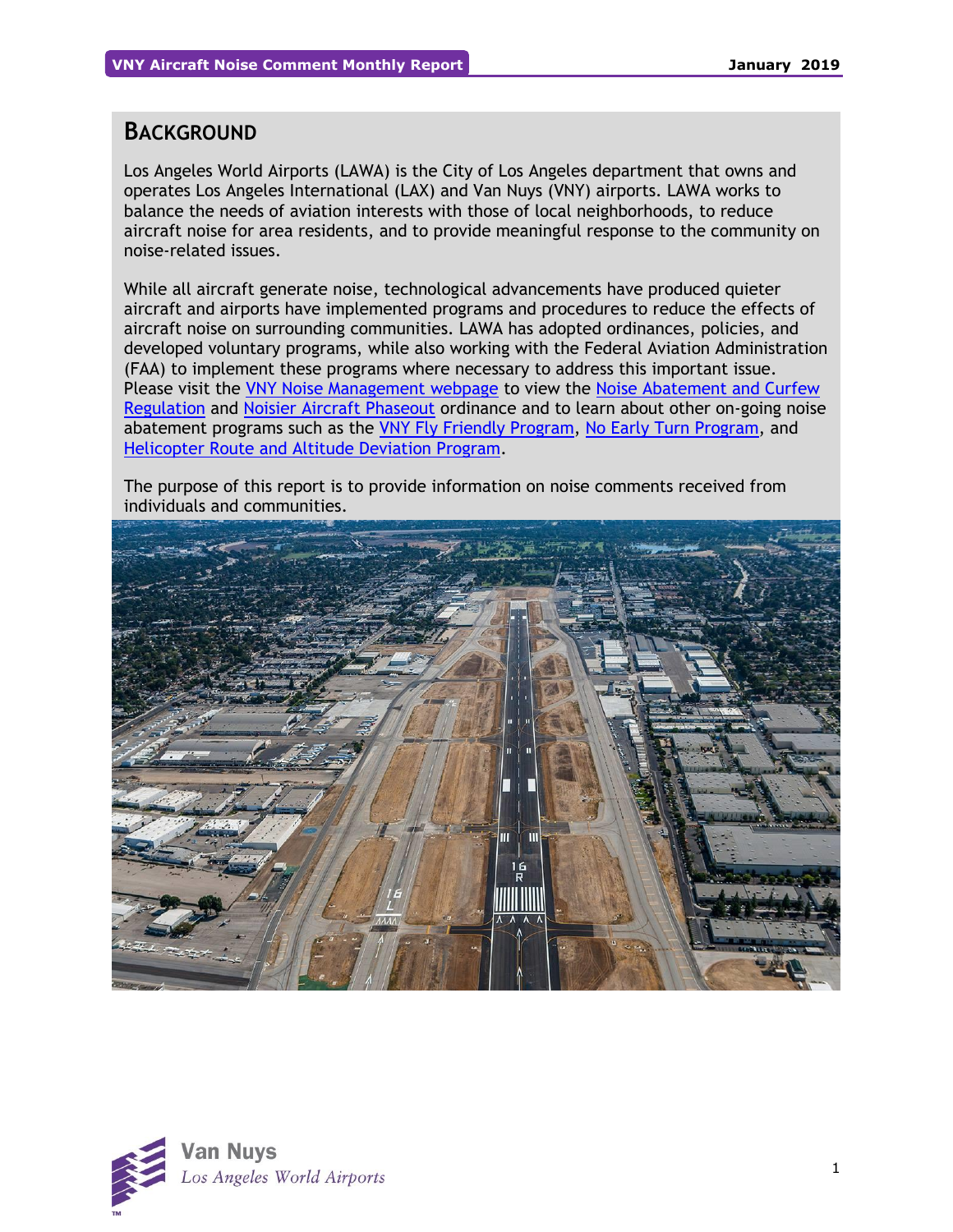## INDIVIDUALS VS NOISE COMMENTS

**Individuals** are community members that have submitted at least one noise comment to LAWA. One individual may submit multiple noise comments.

**Noise comments** are submitted by individuals expressing their concerns or seeking information on noise related events associated with VNY aircraft operations.

## NOISE COMMENT SUBMISSIONS

![](_page_2_Figure_6.jpeg)

The graph above shows individuals and total comments submitted this month and over the previous 12 months.

**282** INDIVIDUALS

**SUBMITTED COMMENTS 14,977**

**COMMENTS** RECEIVED

![](_page_2_Picture_11.jpeg)

**16%** CHANGE IN INDIVIDUALS FROM PREVIOUS MONTH

![](_page_2_Picture_13.jpeg)

+ 1y

**1914%** CHANGE IN INDIVIDUALS FROM ONE YEAR AGO

![](_page_2_Picture_16.jpeg)

**7701%** CHANGE IN COMMENTS FROM ONE YEAR AGO

![](_page_2_Picture_18.jpeg)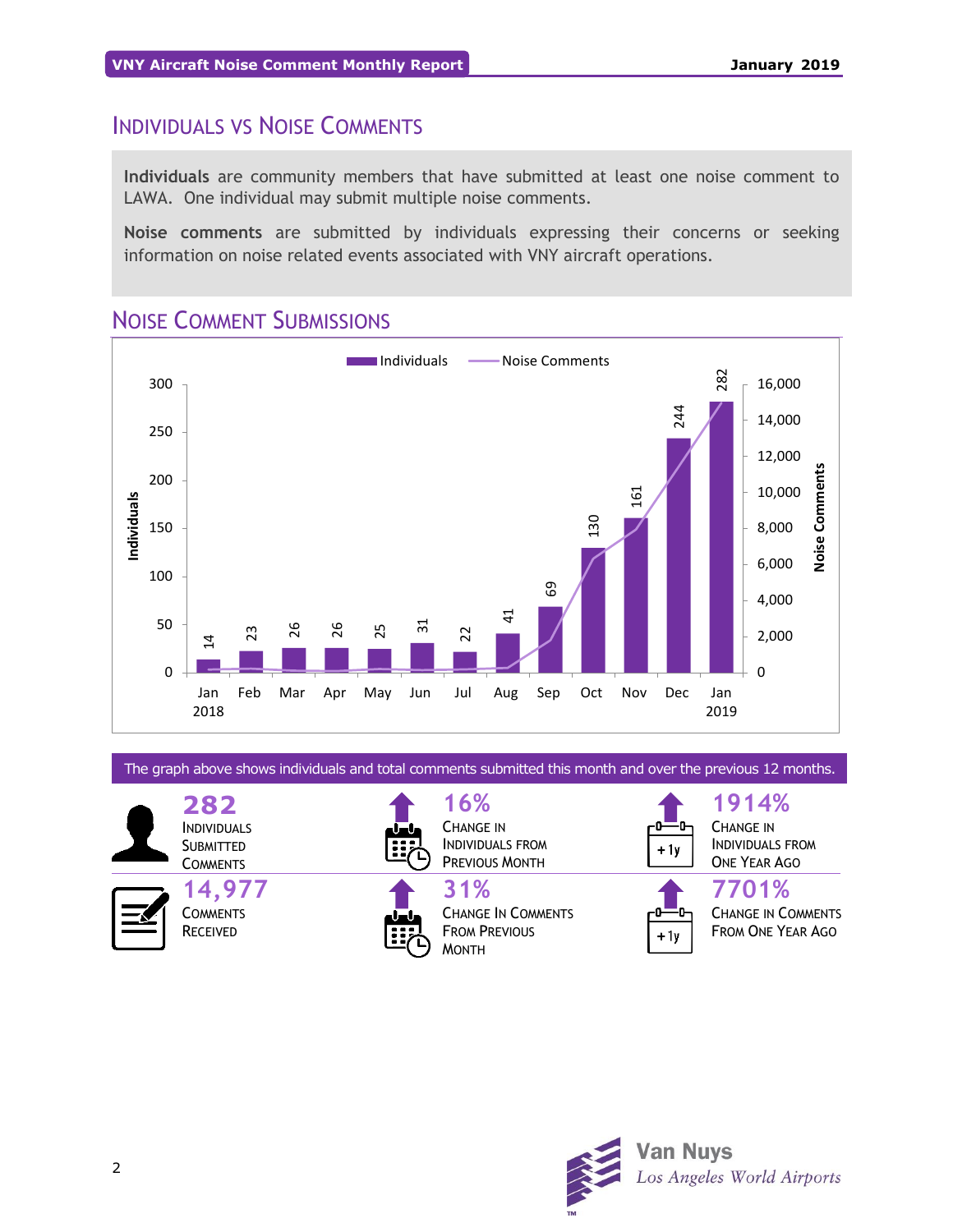## INDIVIDUALS SUBMITTING COMMENTS BY CITY

![](_page_3_Figure_3.jpeg)

![](_page_3_Picture_4.jpeg)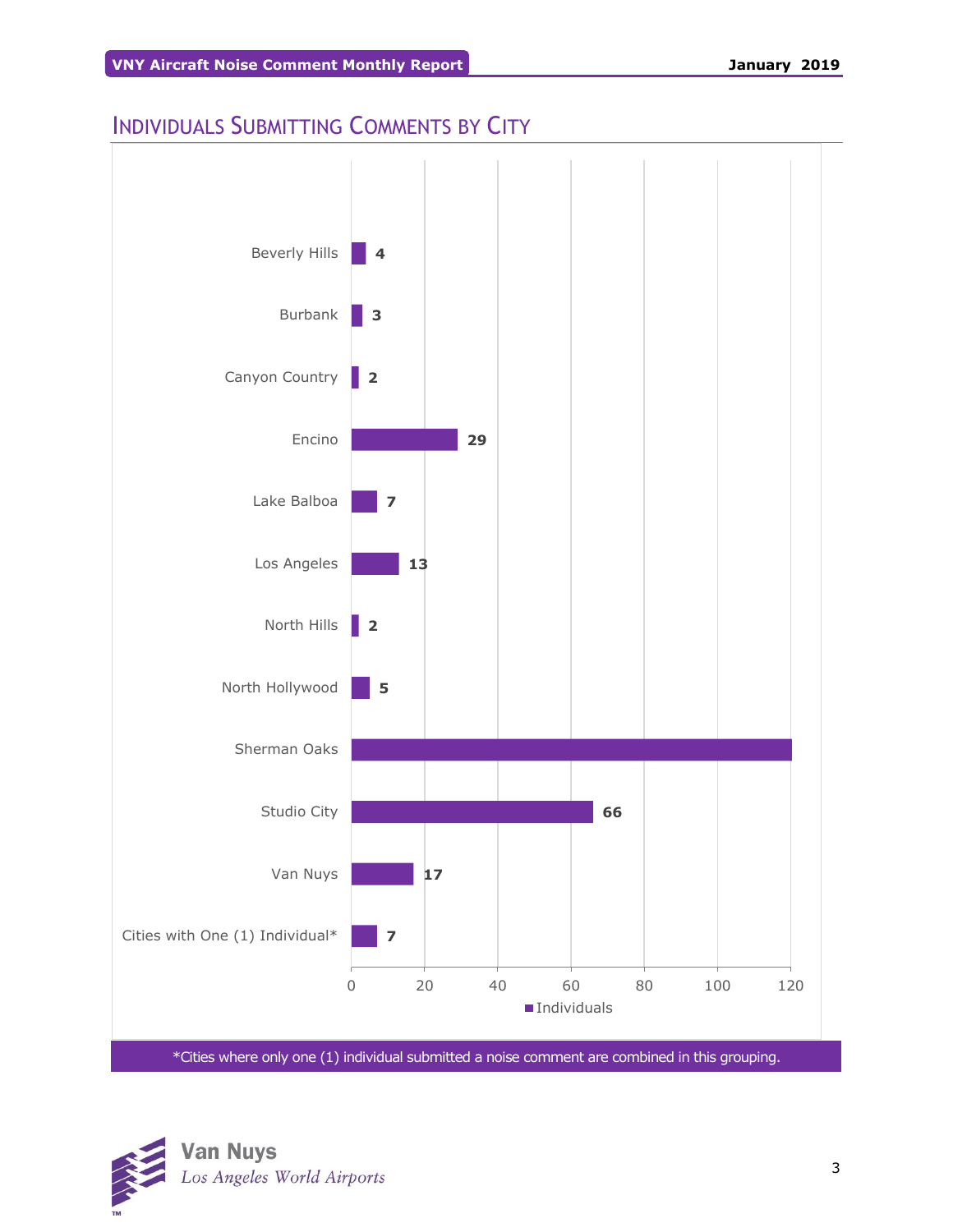![](_page_4_Figure_2.jpeg)

![](_page_4_Picture_3.jpeg)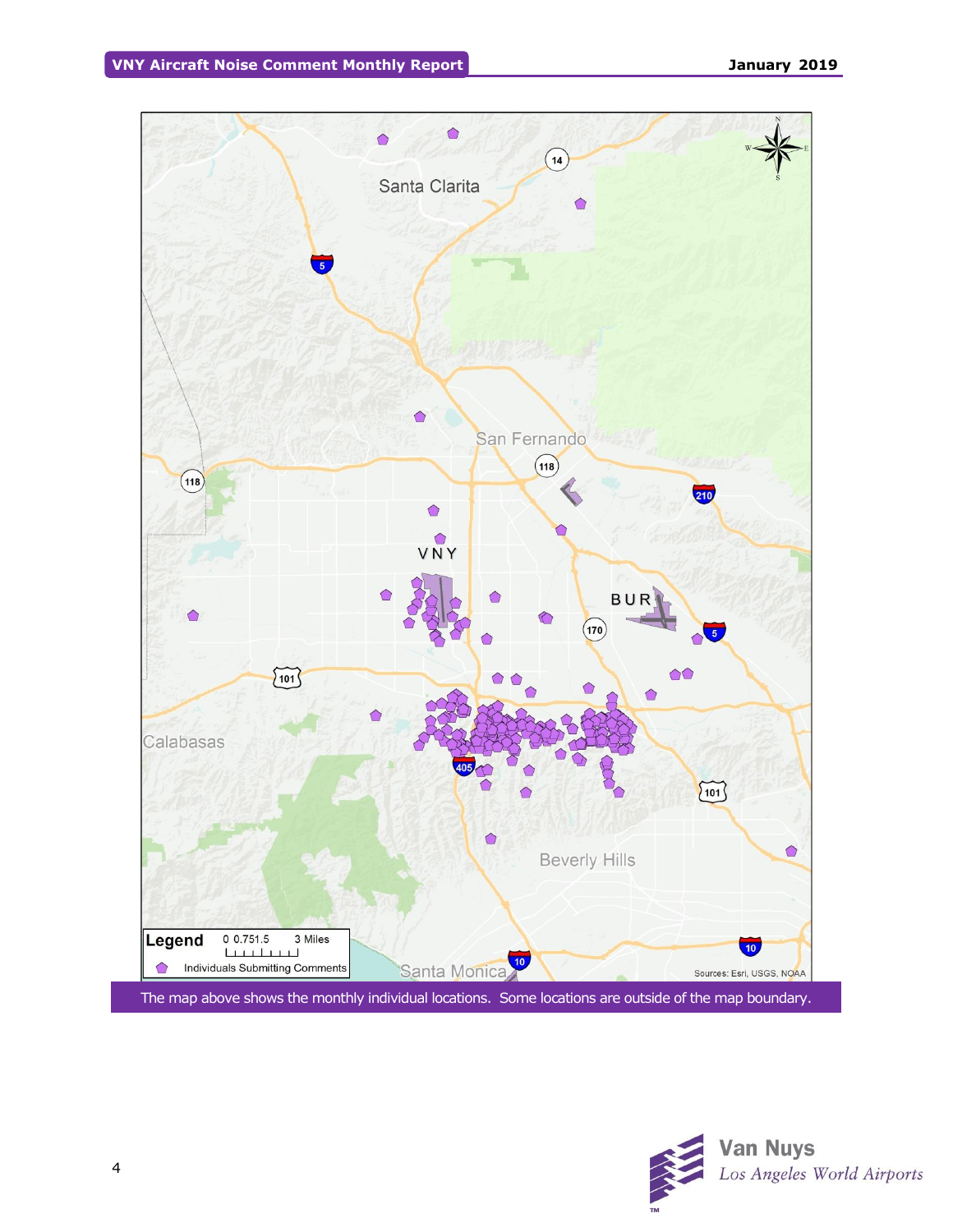## WHAT WAS THE NOISE COMMENT CONCERN?

Individuals may select one (1) noise concern from a list of multiple aircraft noise concerns when submitting noise comments. Out of *282* individuals who submitted noise comments, *225* reported *aircraft flying over home* as the main concern.

Additional noise concerns were *frequency of flight (31); late night or early morning (31);* and *unusually loud aircraft (27)*.

![](_page_5_Picture_5.jpeg)

## **FLYING OVER HOME**

LEADING CONCERN

![](_page_5_Picture_8.jpeg)

#### **80%** OF INDIVIDUALS WHO SUBMITTED **COMMENTS**

![](_page_5_Picture_10.jpeg)

## **225**

INDIVIDUALS REPORTED THIS CONCERN

## COMMUNITY NOISE CONCERNS

![](_page_5_Figure_14.jpeg)

Individuals who submit more than one (1) comment during the month may be counted in more than one category

![](_page_5_Picture_16.jpeg)